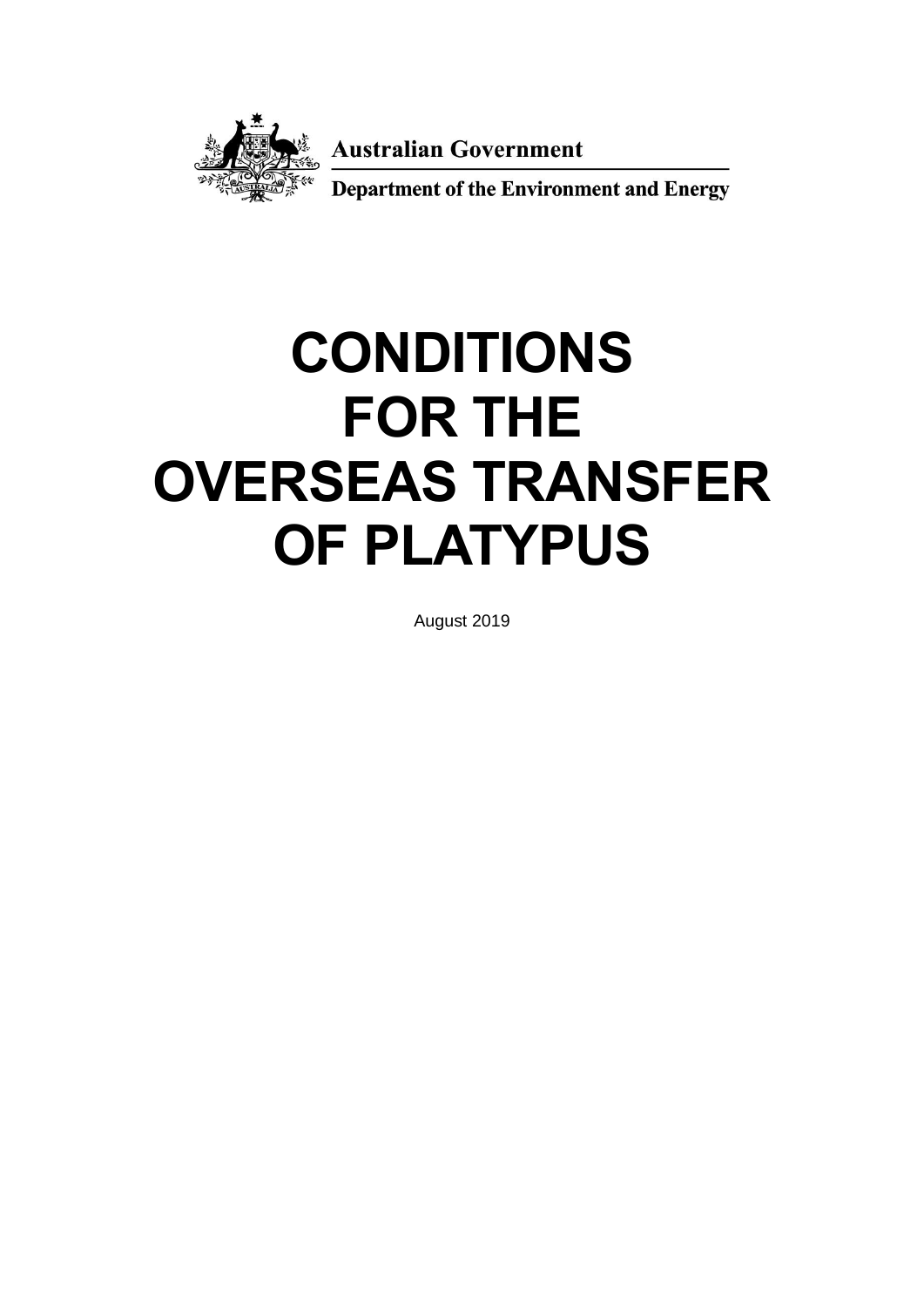## **Contents**

The following conditions have been formulated to ensure the welfare of platypus involved in overseas transfers. The conditions provide the framework within which it is determined whether the statutory requirements of the *Environment Protection and Biodiversity Conservation Act 1999* (EPBC Act) have been met regarding transport, accommodation and care during transport to and from, and in, overseas facilities.

These conditions have been developed in consultation with a number of stakeholders and technical experts including the Zoo Aquarium Association, zoos and sanctuaries, and field and behavioural biologists. The Department of the Environment and Energy (the Department) would like to thank the contributors for the work and effort they put into the compilation of this document. A list of contributors is available from the Department.

While the Department reserves the right to amend these conditions without prior notice to an affected person, every reasonable effort will be made to notify of any amendments prior to coming into effect.

For further information, please contact

Wildlife Trade Assessments Department of the Environment and Energy GPO Box 787, Canberra ACT 2601 Australia phone: +61 2 6274 1900 (option 2) email: wta@environment.gov.au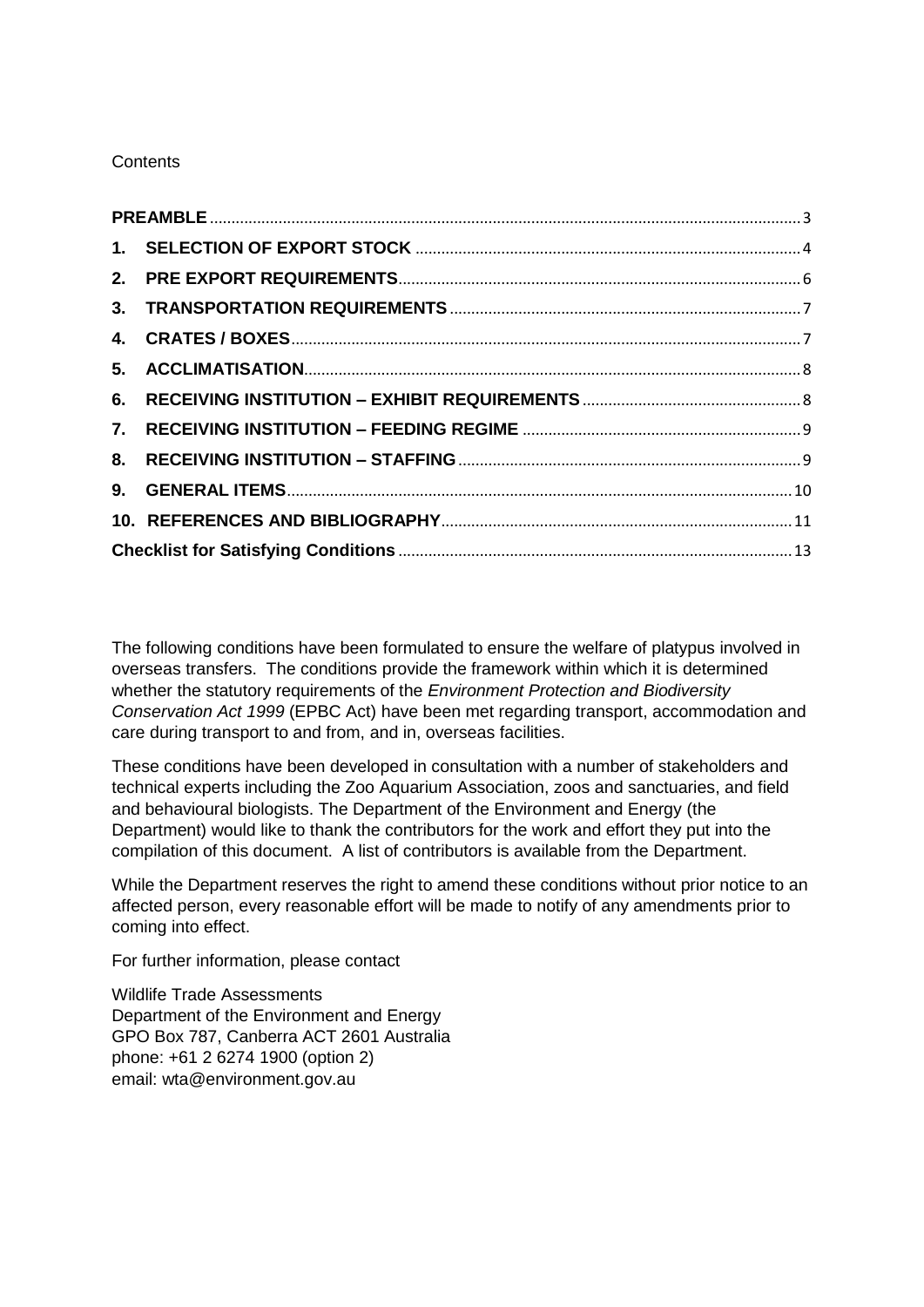#### <span id="page-2-0"></span>**PREAMBLE**

The platypus *Ornithorhynchus anatinus* is an endemic Australian monotreme. Living in freshwater streams of eastern Australia, it tends towards crypsis generally leading a crepuscular or nocturnal lifestyle. Presumably using electroreceptors located within their bills to locate food, platypus feed on a wide variety of invertebrates found largely in the benthos. Holding their prey in their cheek pouches, once returning to the surface of the water, platypus grind their food with keratinised plates within their bill. Platypus construct complex burrow systems in stream banks in which they sleep and raise young.

Female platypus lay eggs, and when the young hatch 11 days later, she feeds them milk released directly through pores in her skin. Platypus breed irregularly in captivity, and other than a successful breeding in 1943 (Fleay 1944), breeding successes have only been recorded under intensive levels of management since 1998 (Holland and Jackson 2002). Semi-wild platypus have been bred successfully in artificially created streams and ponds into which they have been introduced. The factors which are required to facilitate regular breeding in captivity are not fully determined, though data collected from each successful breeding are shared across institutions so that successes can be replicated.

Male platypus produce venom in spurs on their hind legs. Envenomation causes humans great pain, and is not easily treated, though not known to be fatal to humans. Sanctuaries and zoos in which platypus live have stringent work procedures around the manual restraint of male platypus, especially within the breeding season of late winter and spring.

Mounting evidence of recent local platypus population declines and extinctions highlight a species facing considerable risks (Lintermans 1998, Lunney et al. 1998, Serena et al. 1998, Rohweder and Baverstock 1999, Otley 2001). In testament, the platypus's conservation status has been recently elevated to "Near Threatened" under the IUCN Red List (Woinarski and Burbidge 2016), given localised declines and extinctions in populations, particularly in the state of Victoria (Woinarski et al. 2014). Even so, legislated protection via a conservation listing is limited to South Australia where the platypus is nearly extinct and considered 'Endangered' (National Parks and Wildlife Act 1972—1.7.2015).

Accurate estimates of population sizes are difficult to obtain given low recapture rates and significant entailed effort (Grant 2004, Serena and Williams 2012). Relying on only a few long-term studies investigating densities, reproduction, age structure and survival (Grant 2004, Gust and Griffiths 2011, Serena et al. 2014) hinders assessing impacts of threatening processes and detecting declines across the species' range. Nonetheless, the platypus' range coincides with Australia's most highly regulated and disrupted rivers (Kingsford 2000b, Grant and Fanning 2007) and the species faces a range of threats resulting from human activities, including agriculture, forestry, mining, urbanisation and fragmentation by dams and other in-stream structures (Grant and Temple-Smith 2003, Kolomyjec 2010, Furlan et al. 2013); by-catch mortality in fishing gear (Grant and Fanning 2007, Serena and Williams 2010) and predation by foxes and feral dogs (Serena 1994, Connolly and Obendorf 1998, Grant and Fanning 2007). As those available habitats are further fragmented, then there is increasing concern by field ecologists for the long-term security of this extraordinary species.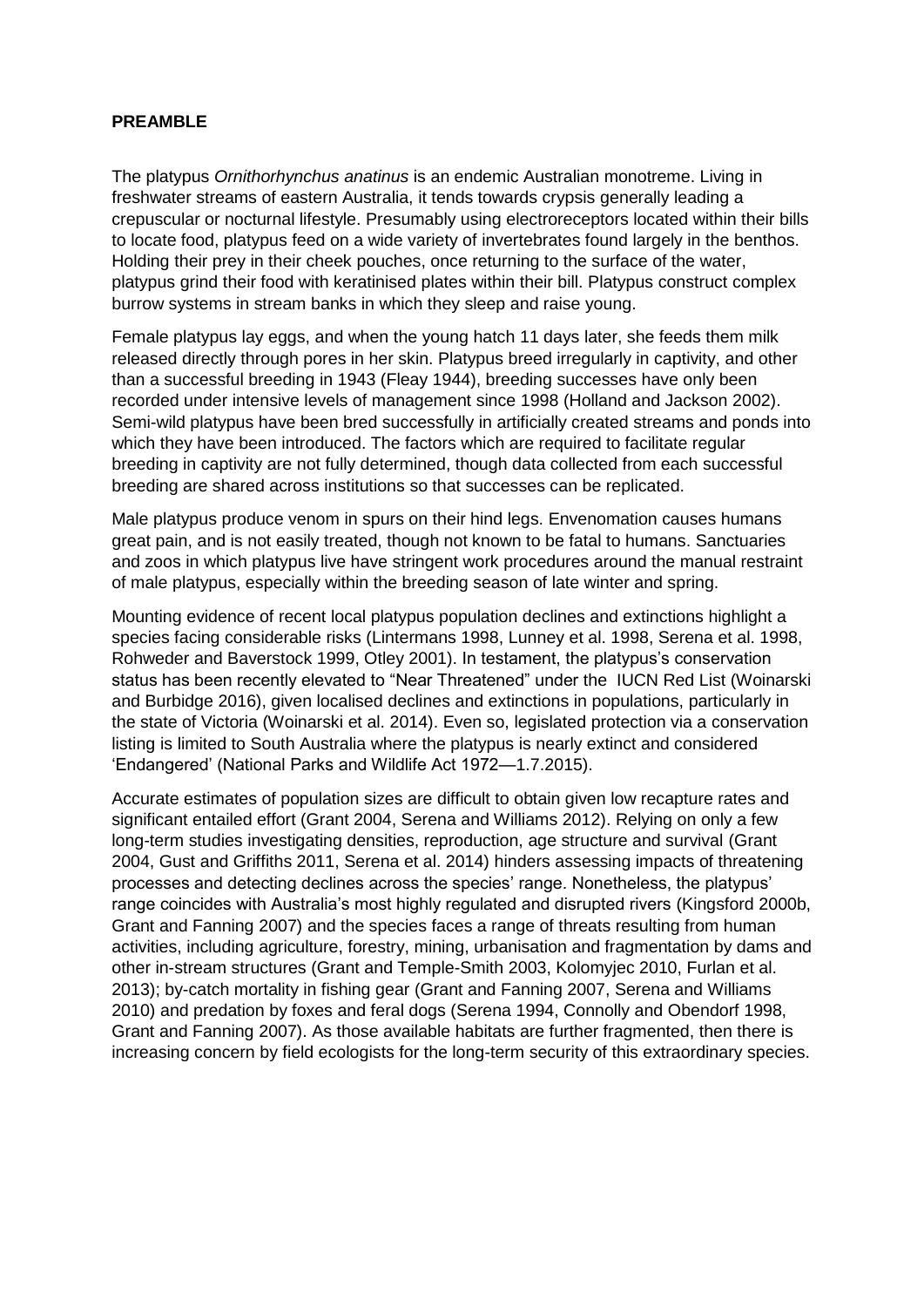## <span id="page-3-0"></span>**1. SELECTION OF EXPORT STOCK**

- 1.1 Captive bred platypus should be chosen in preference to those of wild origin for export. Wild origin platypus will only be approved for export in exceptional cases (for example, where the animal has been brought into permanent care and is not suitable for release; and it can be demonstrated that there are no available captive-bred specimens equally, or better suited for the export).
- 1.2 If of wild origin, platypus to be transferred must
	- a. not have been removed from the wild for the purpose of export; and have been in captivity for at least 12 months
	- b. demonstrate appropriate behaviours comparative to captive counterparts (i.e. showing behaviours suitable for captivity as described in Table 1).
- 1.3 Platypus must not be needed for the Zoo Aquarium Association Australasian Species Management Program, and have no current breeding recommendations.
- 1.4 Platypus must be 12 months of age or older at the time of export. This should ensure that animals are fully weaned and behavioural suitability for export can adequately be determined.
- 1.5 Platypus should be no older than 66% of modelled survivorship ( $Lx = 0.01$ ) of platypus according to the Australasian Species Management Program studbook at the time of export.
- 1.6 The Department must be advised of the specific role each animal proposed for export will play at the receiving institution (e.g. display only, breeding).

a. If the animal is proposed to become part of a breeding group, the exporter must provide written evidence to this effect from the Zoo and Aquarium Association's Australasian Species Management Program (or other person with experience in the genetic management of captive populations) that it will genetically complement the existing population.

1.7 Animals selected for export must meet the essential behavioural criteria outlined in Table 1 and should meet the desirable criteria also outlined in Table 1. The animal should display positive selection indicators and not display negative selection indicators. The exporter must provide written expert advice to this effect.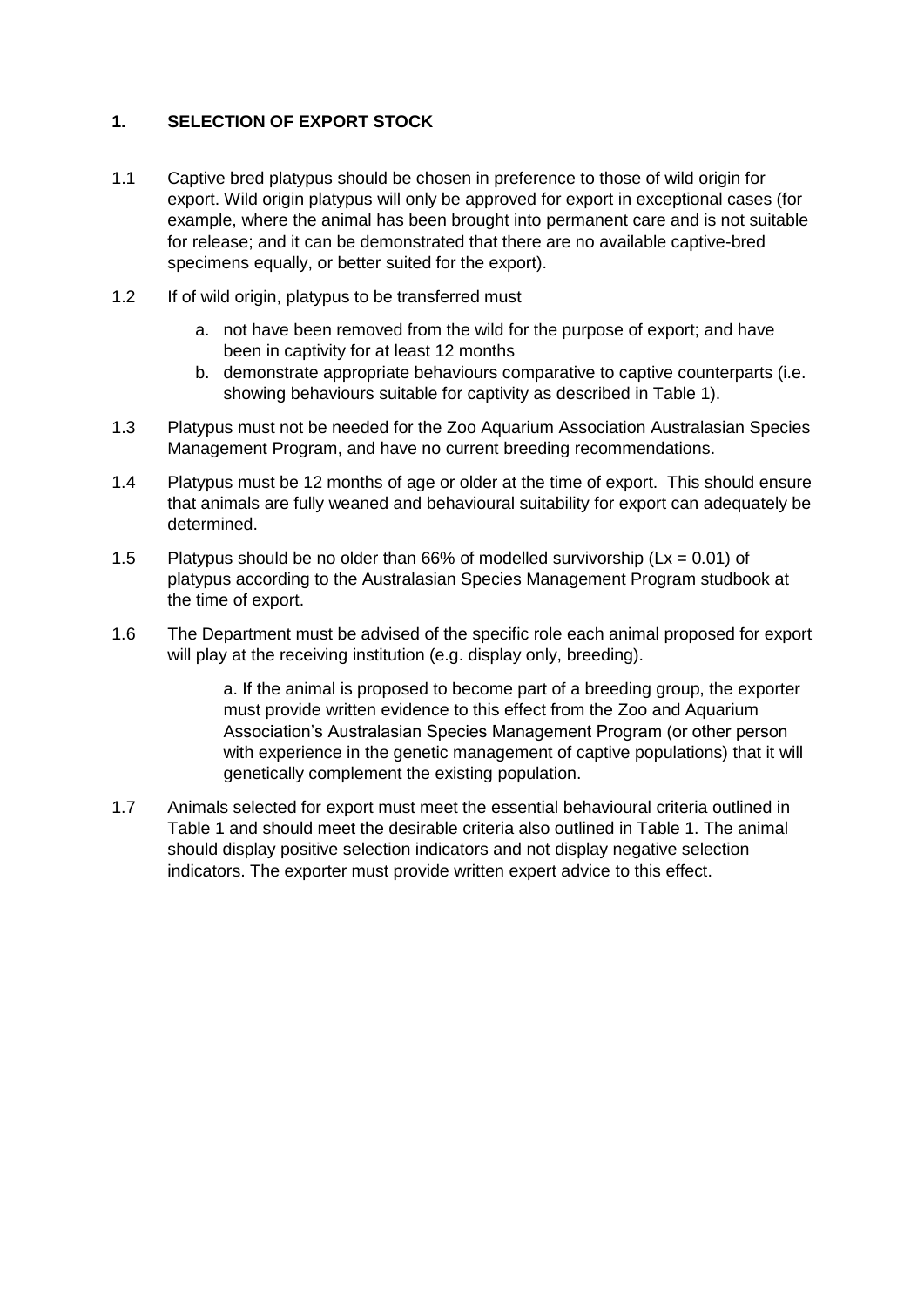## **Table 1**

| <b>Essential criteria</b>                                                                                    | Positive selection indicators                                                                                                                                                               | Negative selection indicators                                                                                                                                                                            |
|--------------------------------------------------------------------------------------------------------------|---------------------------------------------------------------------------------------------------------------------------------------------------------------------------------------------|----------------------------------------------------------------------------------------------------------------------------------------------------------------------------------------------------------|
| The platypus is habituated to<br>people and captivity.                                                       | Animal willingly and regularly enters display tanks during period<br>when visitors present.                                                                                                 | Platypus stays off-display for extended periods, or<br>displays high levels of stereotypic behaviour                                                                                                     |
| The platypus behaves in a species appropriate manner<br>with conspecifics.                                   | Can time-share exhibit space with conspecifics                                                                                                                                              | The platypus is overly aggressive to conspecifics.                                                                                                                                                       |
| The platypus shows appropriate responses to any<br>stimulus, whether negative or positive.                   | Unless animals behaviourally conditioned, the platypus flees in<br>response to keeper presence: it enters water if out of tunnel, or<br>retreats to tunnel chamber if within tunnel system. | Outside the breeding season, the platypus<br>consistently retreats to nest-box for prolonged<br>periods after keeper presence / interaction.                                                             |
| The animal is feeding normally on the proposed diet of<br>the receiving institution.                         | The platypus is exclusively eating the proposed diet.                                                                                                                                       | The platypus is not eating the proposed diet and is<br>not maintaining TVI.                                                                                                                              |
| Females must not be caring for young.                                                                        | The female does not have dependant young and is unlikely to be<br>gravid.                                                                                                                   | The female is caring for young or is believed to be<br>gravid.                                                                                                                                           |
| The platypus is habituated to captivity.                                                                     | The platypus is a suitable display animal, spending appropriate<br>time feeding, resting and swimming.                                                                                      | The platypus shows excessive and repeated<br>escape behaviours from enclosures known to be<br>accepted by conspecifics.                                                                                  |
| Platypus defecates and urinates away from the nest<br>box.                                                   | Platypus 'toilets' normally.                                                                                                                                                                | Platypus urinates and defecates excessively in its<br>nesting box.                                                                                                                                       |
| Desirable Criteria                                                                                           |                                                                                                                                                                                             |                                                                                                                                                                                                          |
| The platypus should spend suitable time outside its<br>burrow and nesting boxes outside the breeding season. | Males in zoos and sanctuaries are expected to be active for 11 $\pm$ 3<br>hours per day, and females for $7 \pm 3$ hours per day.                                                           | The platypus is rarely seen or recorded in the water<br>body or outside of the nest box.                                                                                                                 |
| The platypus should not have stereotypic behaviours.                                                         | The animal shows normal levels of self-grooming<br>The animal moves freely around the pool without displaying<br>excessive repeated movements                                               | The animal displays self-directed behaviours such<br>as excessive grooming<br>The animal displays repetitive movements or swims<br>in a repeated pattern in the pool for more than an<br>hour at a time. |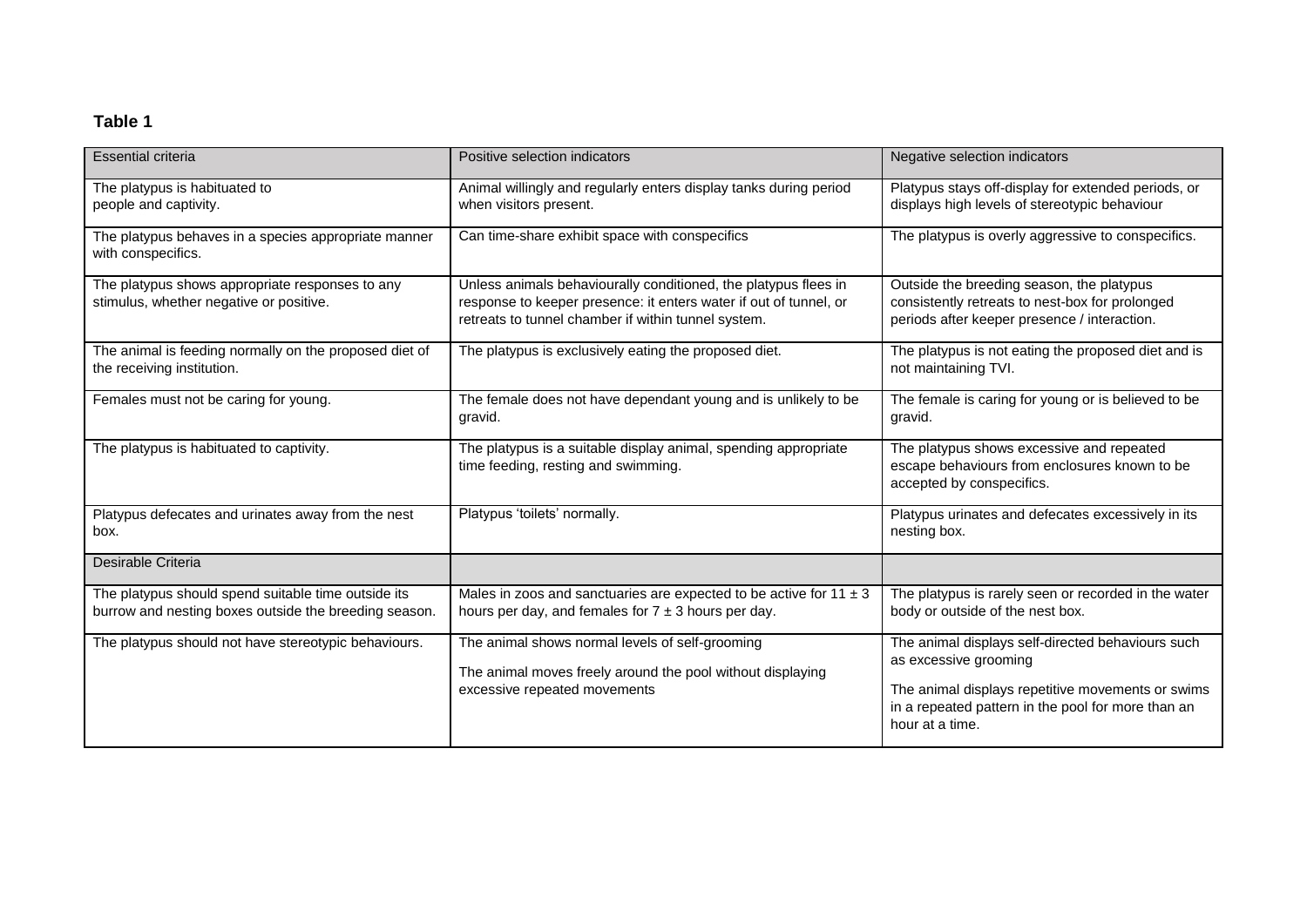## <span id="page-5-0"></span>**2. PRE EXPORT REQUIREMENTS**

- 2.1 Platypus to be exported from Australia must be isolated from non-export platypus for a minimum of 28 days prior to export.
	- a) If more than one animal is being exported, they should preferably be housed separately in a manner that would prevent transmission of pathogens between animals. Alternatively the animals may be housed in a group, however should an animal fail pre-export health screening due to the detection of an infectious disease, it may preclude the others from being exported.
- 2.2 Each platypus to be exported must be implanted with a microchip/transponder identification system. The identification system must record, at a minimum, a unique identification number for the animal. Details of the data recorded on the implant must be supplied to the Department for inclusion on the export permit.
- 2.3 Within the period of isolation, each platypus must be examined by a veterinary surgeon experienced in the care and treatment of platypus. The examination should be conducted early in the isolation period to ensure that results are available well before the export date.
- 2.4 If the animal has been examined by a veterinary surgeon without evidence of disease being detected, then a Certificate of Health will be issued by the examining veterinary surgeon in respect of each platypus to be exported. The Certificate of Health for each platypus to be exported must be provided to the Department before the animal is exported.
- 2.5 The certificate shall indicate:
	- a) age  $1$

1

- b) gender
- c) the average weight and body condition (using the Tail Volume Index scoring system) based on measurements taken every seven days during isolation $2$
- d) that the animal is free of endoparasites based on faecal sample screening or has no history of endoparasitism
- e) that the animal is free of blood parasites or they are present at very low levels
- f) that the animal is free of ticks
- g) that the platypus is free from clinical signs of disease or abnormalities.
- h) that the animal was examined under anaesthesia by a veterinarian experienced in platypus medicine including the results of a complete haematological and serum biochemical examination with comments on interpretation
- i) that the platypus does not have any unresolved health problems (a medical record for the animal must be supplied to the receiving institution and to the Department).
- j) that the oral secateuring ridges and grinding plates are normal
- k) that the platypus is not caring for young

<sup>1</sup> (or where age is unknown, estimated age for males based on spur morphology [assessable to the age of 2 or 3], or other morphometrics at time of admission)

 $<sup>2</sup>$  An interpretation of any significant changes should be given. The optimum tail volume index for transfer is 1 or 2.</sup>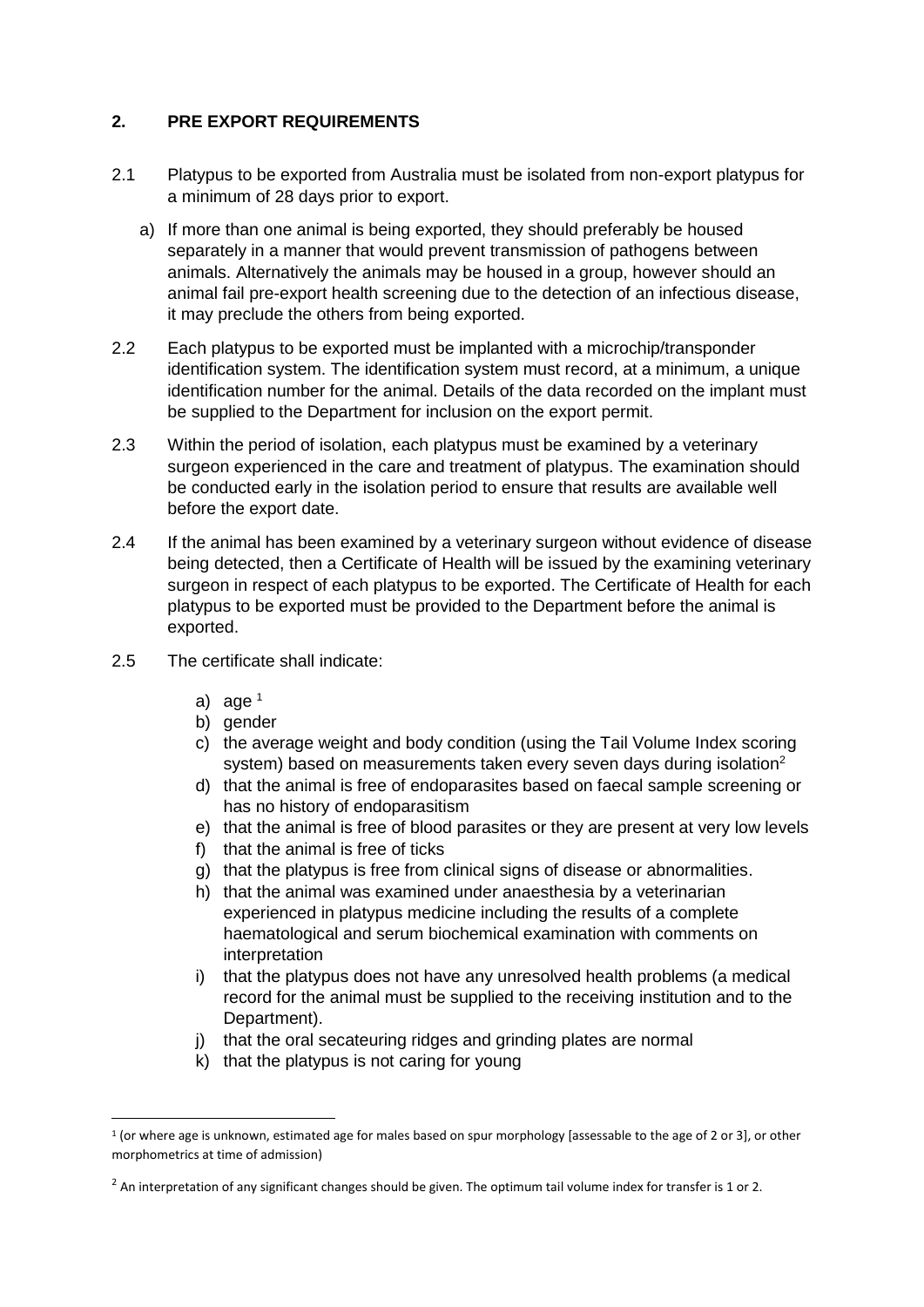## <span id="page-6-0"></span>**3. TRANSPORTATION REQUIREMENTS**

- 3.1 During transfer to and from the airport, the platypus must be accompanied by personnel familiar with the individual animals being transferred.
- 3.2 The quickest route possible should be taken when transferring animals. Noise, and the time from crating to destination, must be kept to the absolute minimum.

a) If long stopovers or delays are anticipated during transfer, provisions should be made to have personnel accompanying the animals on the entire trip.

Note: If it is intended that the accompanying personnel will be staff from the overseas receiving institution, then approval will be required from the Department. This approval will only be given where the personnel spend time in Australia with the individual animals prior to departure AND the receiving institution currently houses platypus OR the selected personnel are experienced in platypus care.

- 3.3 Any road transport both from and to the airport will be required to be undertaken in fully air-conditioned vehicles with the temperature maintained at a minimum of 18°C and a maximum of 20°C.
- 3.4 Platypus are to be transported in either the cabin of the plane, or in a climate controlled hold. The accompanying keeper must have access to the animal air-side within Australia, and where possible, in the receiving country.
- 3.5 All efforts must be made to facilitate the separation of platypus from all other animals in the transport vehicle/aircraft. Preferably, there should be no other animals traveling in the same hold of the transport vehicle or aircraft. If this is unavoidable, platypus must be transported in a separate compartment.
- 3.6 Platypus must not be removed from the crates or handled in transit unless it is considered essential by the accompanying keeper.
- 3.7 Platypus must be well hydrated and in excellent body condition prior to transport. Should platypus be held within the crate for longer than 36 hours, arrangements must be made to give it access to food and water.
- 3.8 All available medical and species management documentation must have been made available to the receiving institution zoo prior to export.

#### <span id="page-6-1"></span>**4. CRATES / BOXES**

4.1 The platypus must be conditioned to a nest box prior to transport. This nest box will become the box in which the platypus travels. Once the platypus uses this nest box regularly, access to all other nest boxes should be denied.

> a) The nest-box with which the platypus is familiar should be placed inside a transport box during transport. Foam padding should be used to reduce movement between the inner and outer box whilst taking care that appropriate ventilation is maintained. Ventilation holes should be at least 10% of the surface area of the crate.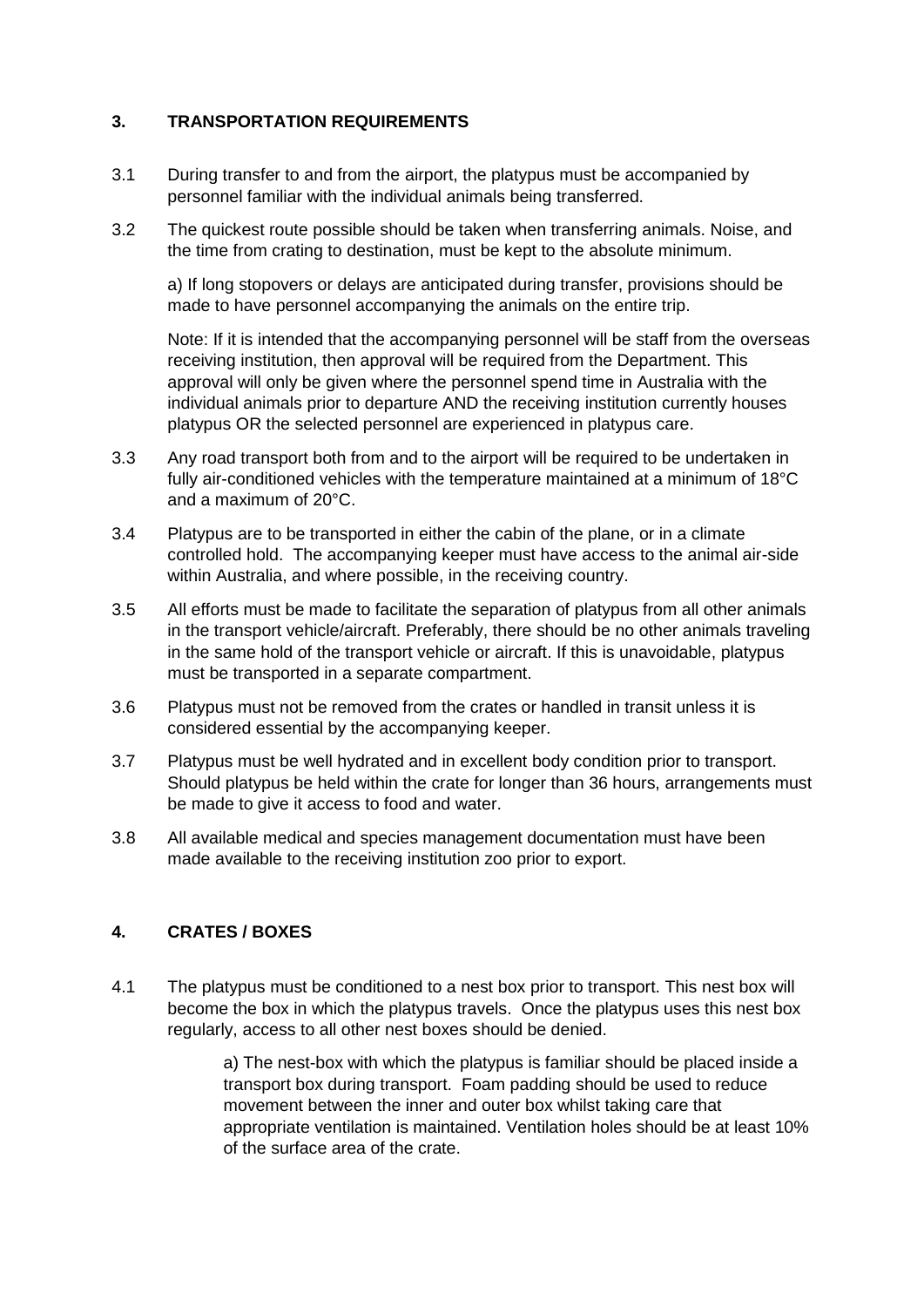b) Alternatively, the nest box may be designed so that it is robust enough to be the travel crate as long as it meets all other requirements of these Conditions.

- 4.2 The temperature in the box must be maintained between a minimum temperature of 18°C and a maximum of 20°C for the duration of the journey. A thermometer monitoring internal temperatures must be readable from the outside of the crate.
- 4.3 The crate must facilitate monitoring and security screening without requiring opening of the transport container. Minimum requirements include an internal camera (with external monitoring) and suitable illumination to facilitate easy viewing of the platypus while inside the crate.

## <span id="page-7-0"></span>**5. ACCLIMATISATION**

5.1 If the personnel accompanying the platypus are from the sending institution, they must remain with the receiving institution for the period required for acclimatisation of the platypus.

a) The length of the period of acclimatisation shall be determined by the exporting institution, but will not be less than fourteen (14) days.

- 5.2 Upon arrival the nest-box should be removed from the transport box and placed in the enclosure. The animal must be allowed to exit the transport container of its own accord unless there are concerns for its well-being. The platypus must have access to feed tanks and be offered the diet it is familiar with at the sending institution.
- 5.3 During the acclimatisation period:

a) Disturbance and noise must be reduced to a minimum

b) The receiving institution must ensure that the platypus' food intake, behaviour and general health are observed, including where possible via video monitoring in addition to keepers' observations.

c) All monitoring results should be recorded and those records made available to the sending institution.

## <span id="page-7-1"></span>**6. RECEIVING INSTITUTION – EXHIBIT REQUIREMENTS**

6.1 The receiving institution must have a suitable enclosure for the platypus, ensuring that the following parameters have been addressed:

a) The exhibit must prevent escape by platypus and protect the platypus against interference from other animals and the public.

b) Any furniture which can be moved by platypus must be non-injurious if it is moved.

c) All grates across drains must be securely fastened.

d) Ambient temperatures in water and nest boxes must be maintained within the normal range platypus experience in the wild. Both should be kept below 25°C.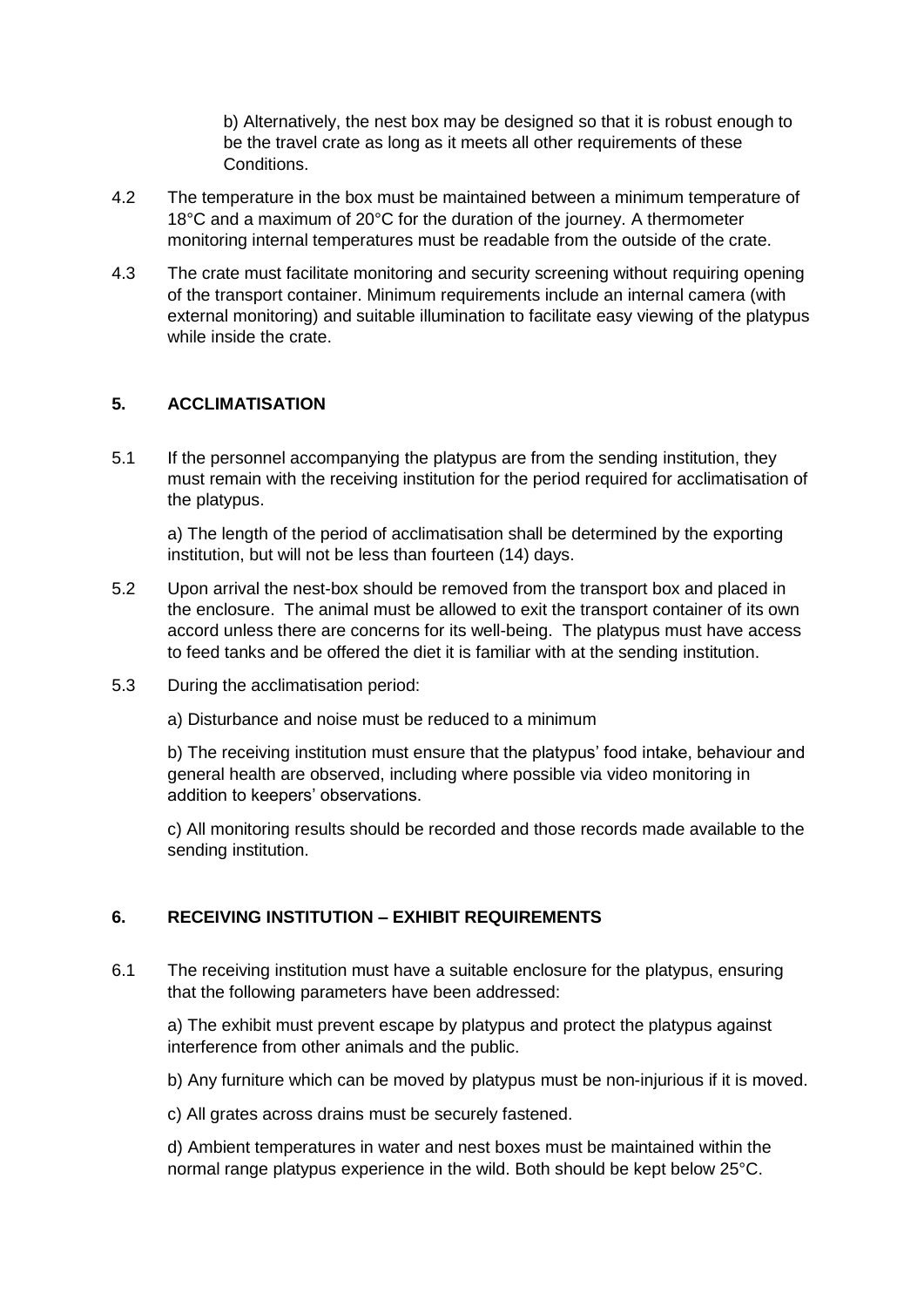e) Tunnel systems should be at least 1.5m long, with a slope of no greater than 30°, and are long enough to ensure platypus are dry before entering their nest box.

f) Water bodies and land areas must include natural materials.

- 6.2 The exhibit must allow platypus to
	- a) engage in natural foraging behaviour;
	- b) have a choice of protected feeding and grooming sites;
	- c) interact with other platypus as appropriate;
	- d) access a dynamic water body that has varying flow patterns; and
	- e) access a dry nest box.
- 6.3 Water bodies for platypus should meet or exceed the minimum standards outlined in the New South Wales *Exhibited Animal Protection Act 1986* 'Standards for Exhibiting Australian Mammals'.

a) Water bodies must be at least 6m<sup>2</sup> and 0.4m deep. Additional animals require an additional 4m<sup>2</sup> per animal.

b) Water must be filtered.

c) Water must easily drain from pools through securely fastened grates.

- 6.4 Artificial tunnel systems should be dynamic and include a series of slides so that platypus may be variously granted and denied access to pools, nesting boxes and other platypus as required.
- 6.5 Facilities should be shielded from electrical currents, excessive noise and vibration from pumps and filters.

## <span id="page-8-0"></span>**7. RECEIVING INSTITUTION – FEEDING REGIME**

In captivity, platypuses feed largely on a wide variety of invertebrates. Wild platypuses feed mainly on benthic insects at all life stages and will feed on crustaceans if the opportunity arises (McLachlan‐Troup et al. 2010). Platypus have high energy requirements and can eat the equivalent of 20% of their body weight daily.

- 7.1 Platypus should only be given live food. The receiving institution must provide evidence that it has a guaranteed supply of fresh live food suitable for platypus.
- 7.2 Prior to export, the sending institution should acclimatise platypuses to be exported to the diet to be fed by the receiving institution.

## <span id="page-8-1"></span>**8. RECEIVING INSTITUTION – STAFFING**

8.1 If the receiving institution does not currently house platypuses, it must send staff to the exporting facility to be trained in platypus management prior to any export taking place. A minimum of one veterinarian and two keepers from the recipient institution must be trained.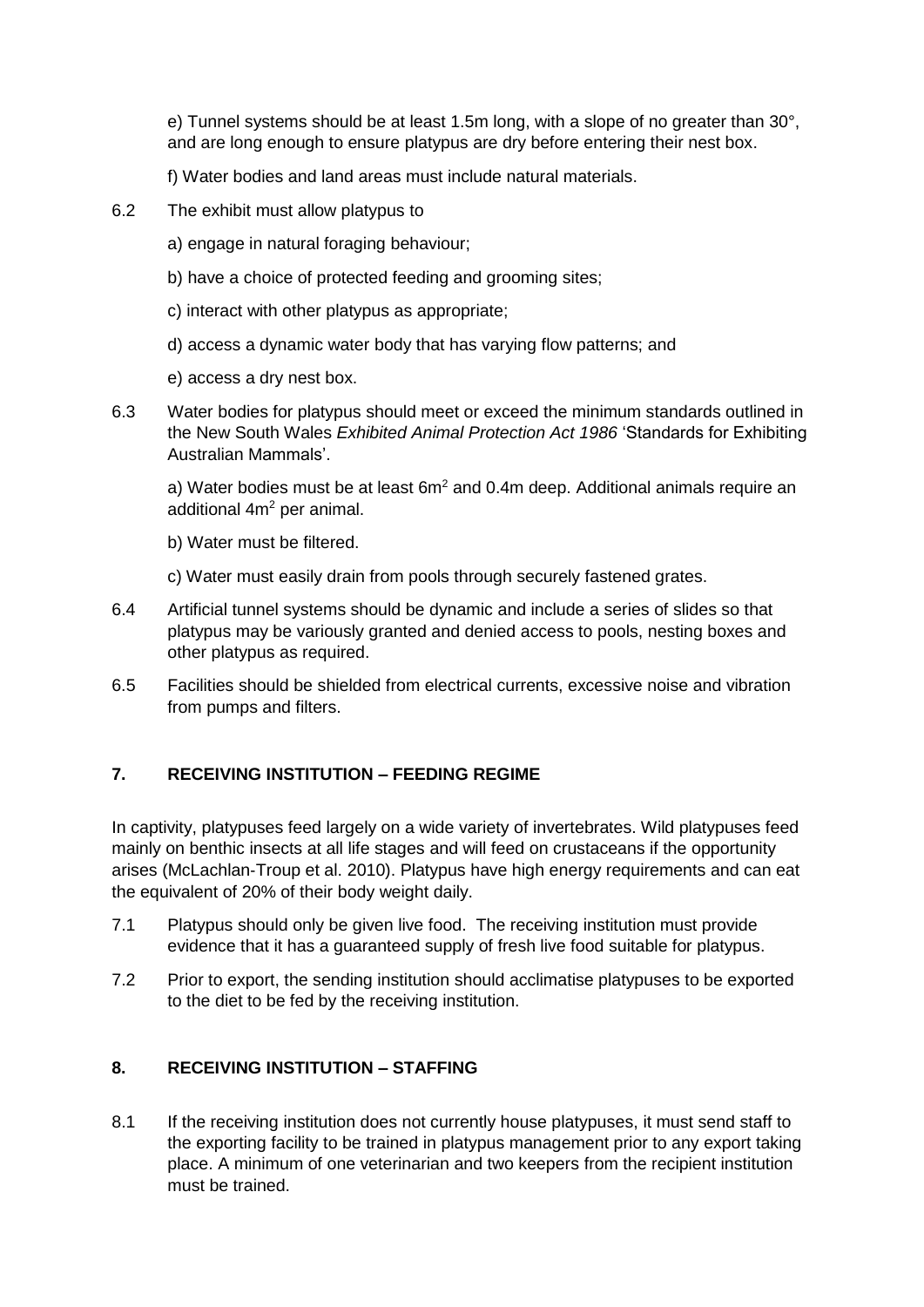- 8.2 A veterinarian must undertake a platypus training program for a minimum of two weeks at the sending facility, or at a facility holding platypus if veterinary work is scheduled there. Training must include participation in scheduled health checks, preexport screening, and could include time working in the field if the opportunity arises.
- 8.3 Keepers must be trained for a minimum of 2 weeks working with platypus and their life support systems at the sending institution; and spend an additional 5 days working with platypuses at another institution.

a) Keeper training should also include training on the platypus facility lifesupport systems within the receiving institution. The receiving institution must provide the sending institution documented evidence that the keepers are fully conversant with the daily operation of pumps and filters, water quality, and including the ability to successfully manage a system failure.

b) Keepers must have demonstrated and extensive experience in directly applicable roles. Examples include experience with managing aquatic life support systems and work with other fresh water aquatic mammals.

c) Keeper should also ideally undertake field work to learn about the ecological role of platypus.

8.4 Staff training must have been completed no earlier than 3 months from the planned date of export to ensure that staff are familiar with the individual platypuses being exported.

## <span id="page-9-0"></span>**9. GENERAL ITEMS**

- 9.1 Arrangements must be made between the receiving institution and the exporter, sufficient to ensure the establishment and maintenance of a close liaison and regular communication on matters affecting the management and health of the platypus in the overseas receiving institution's facilities.
- 9.2 The receiving institution is required to enter into an Ambassador Agreement that stipulates a number of conditions that must be met and maintained for all specimens held at the institution. This document is a three-way agreement between the receiving institution, the Australian exporter and the Department of Environment and Energy.
- 9.3 The receiving institution must provide data as requested to the Australasian platypus studbook keeper.
- 9.4 Australian sanctuaries, zoos, universities and wildlife ecologists strive to work together to help ensure effective conservation of platypus. Overseas institutions holding and displaying platypus are expected to contribute to this body of knowledge through freely sharing information relevant to the conservation and captive care of this species.
- 9.5 The receiving institution and the sending institution should liaise to ensure that the receiving institution utilises literature specific to platypuses. Recommendations include relevant chapters in: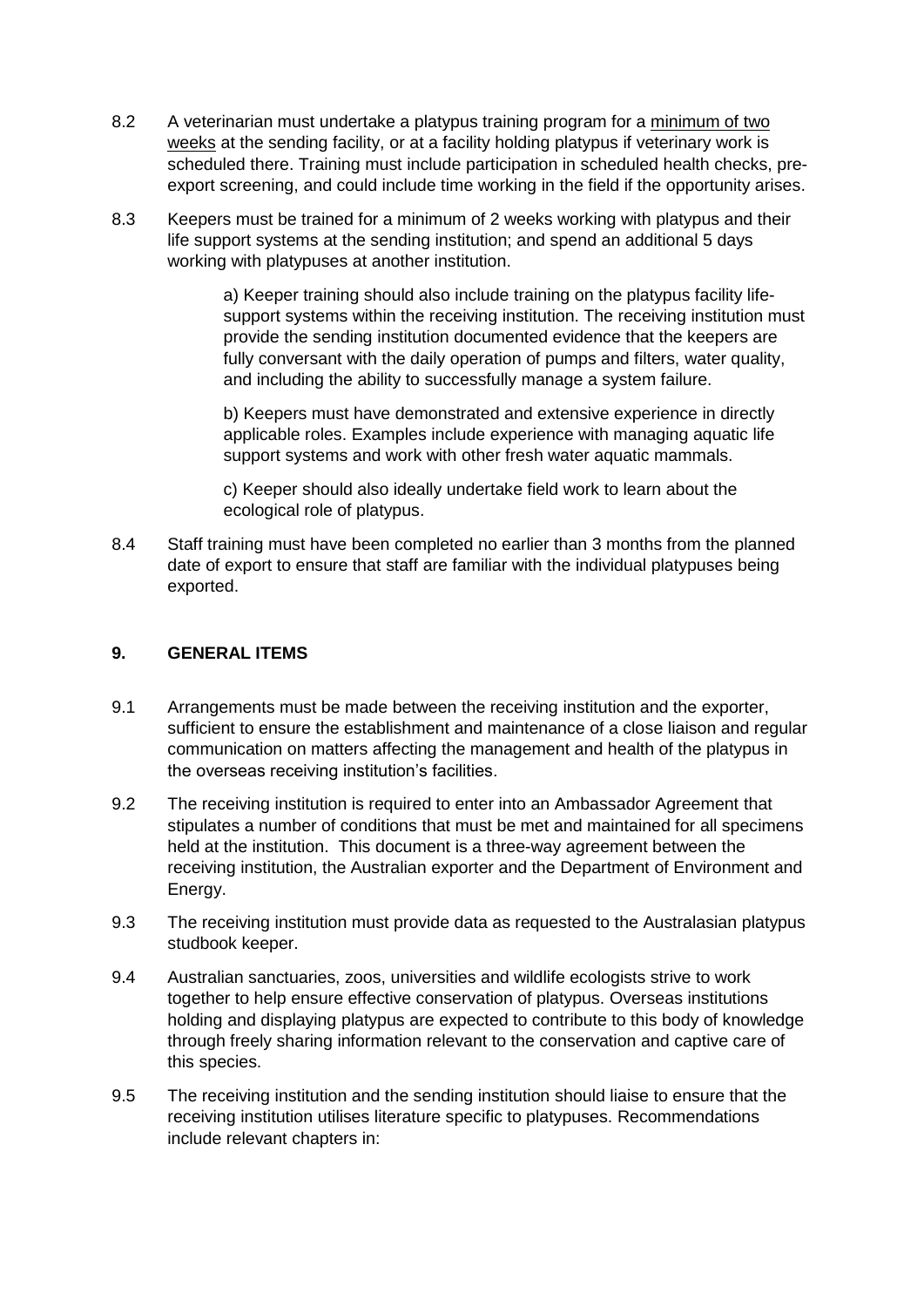- Jackson S M (2003). Australian Mammals: Biology and Captive Management. CSIRO Publishing, Melbourne, Australia.
- Vogelnest L, Woods R (2008). Medicine of Australian Mammals, CSIRO Publishing, Melbourne, Australia.
- Vogelnest L, Allan G (2015). Radiology of Australian Mammals, CSIRO Publishing, Melbourne, Australia.
- Vogelnest L, Portas T (in press) Current Therapy in Medicine of Australian Mammals, CSIRO Publishing, Melbourne, Australia.

## <span id="page-10-0"></span>**10. REFERENCES AND BIBLIOGRAPHY**

Connolly, J.H. and Obendorf, D.L., 1998. Distribution, captures and physical characteristics of the platypus (*Ornithorhynchus anatinus*) in Tasmania. Australian Mammalogy, 20, pp.231- 237.

Fleay, D., 1944. We breed the platypus. Melbourne: Robertson & Mullens

Furlan, E.M., Griffiths, J., Gust, N., Handasyde, K.A., Grant, T.R., Gruber, B. and Weeks, A.R., 2013. Dispersal patterns and population structuring among platypuses, *Ornithorhynchus anatinus*, throughout south-eastern Australia. Conservation Genetics, 14(4), pp.837-853.

Grant, T.R. and Temple-Smith, P.D., 2003. Conservation of the platypus, *Ornithorhynchus anatinus*: threats and challenges. Aquatic Ecosystem Health & Management, 6(1), pp.5-18.

Grant, T.R., 2004, February. Captures, capture mortality, age and sex ratios of platypuses, *Ornithorhynchus anatinus*, during studies over 30 years in the upper Shoalhaven River in New South Wales. In Proceedings of the Linnean Society of New South Wales (Vol. 125, p. 217). Linnean Society of New South Wales.

Grant, T. ed., 2007. Platypus. CSIRO Publishing Melbourne, Australia.

Gust, N. and Griffiths, J., 2011. Platypus (*Ornithorhynchus anatinus*) body size, condition and population structure in Tasmanian river catchments: variability and potential mucormycosis impacts. Wildlife Research, 38(4), pp.271-289.

Hawkins, M. and Battaglia, A., 2009. Breeding behaviour of the platypus (*Ornithorhynchus anatinus*) in captivity. Australian Journal of Zoology, 57(4), pp.283-293.

Holland, N. and Jackson, S.M., 2002. Reproductive behaviour and food consumption associated with the captive breeding of platypus (*Ornithorhynchus anatinus*). *Journal of Zoology*, 256(3), pp.279-288.

Jackson, S. M., 2003. Australian Mammals: Biology and Captive Management. CSIRO Publishing, Melbourne, Australia.

Kolomyjec, S.H., 2010. The history and relationships of northern platypus (*Ornithorhynchus anatinus*) populations: a molecular approach (Doctoral dissertation, James Cook University).

Lintermans, M., 1998. The status and distribution of the platypus (*Ornithorhynchus anatinus*) in the Australian Capital Territory with notes on some localised declines. *Australian Mammalogy*, 20, p.306.

Lunney, D., Grant, T., Matthews, A., Esson, C., Moon, C. and Ellis, M., 1998. Determining the distribution of the platypus (*Ornithorhynchus anatinus*) in the Eden region of south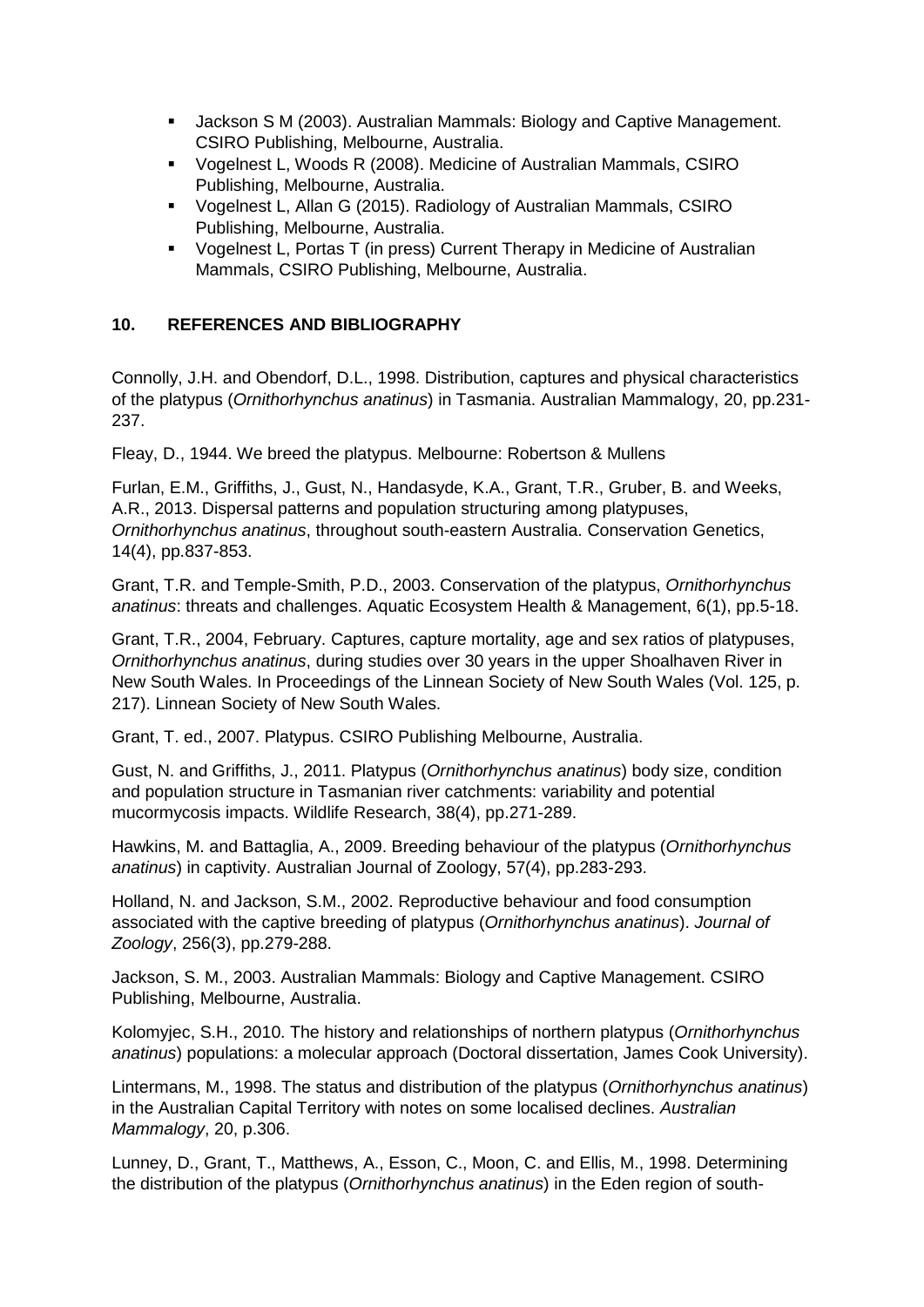eastern New South Wales through community-based surveys. Australian Mammalogy, 20, pp.239-250.

McLachlan‐Troup, T.A., Dickman, C.R. and Grant, T.R., 2010. Diet and dietary selectivity of the platypus in relation to season, sex and macroinvertebrate assemblages. *Journal of Zoology*, 280(3), pp.237-246.

NSW Department of Primary Industries, 2006, Standards for Exhibiting Australian Mammals in New South Wales, accessed on line June 4 2016

Otley, H., 2001. The use of a community-based survey to determine the distribution of the platypus *Ornithorhynchus anatinus* in the Huon River catchment, southern Tasmania. *Australian Zoologist*, 31(4), pp.632-641.

Rohweder, D.A. and Baverstock, P.R., 1999. Distribution of platypus *Ornithorhynchus anatinus* in the Richmond River catchment, northern New South Wales. Australian Zoologist, 31(1), pp.30-37.

Serena, M., 1994. Use of time and space by platypus (*Ornithorhynchus anatinus*: Monotremata) along a Victorian stream. Journal of Zoology, 232(1), pp.117-131.

Serena, M., Thomas, J.L., Williams, G.A. and Officer, R.C.E., 1998. Use of stream and river habitats by the platypus*, Ornithorhynchus anatinus*, in an urban fringe environment. Australian Journal of Zoology, 46(3), pp.267-282.

Serena, M., Williams, G., Thomas, J. and Worley, M., 1999. Effect of a flood retarding basin culvert on movements by platypus *Ornithorhynchus anatinus*. *Victorian Naturalist*, 116, pp.54-57.

Serena, M. and Williams, G., 2010. Factors contributing to platypus mortality in Victoria. Victorian Naturalist, The, 127(5), p.178.

Serena, M. and Williams, G.A., 2012. Effect of sex and age on temporal variation in the frequency and direction of platypus (*Ornithorhynchus anatinus*) captures in fyke nets. Australian Mammalogy, 34(1), pp.75-82.

Serena, M., Williams, G.A., Weeks, A.R. and Griffiths, J., 2014. Variation in platypus (*Ornithorhynchus anatinus*) life-history attributes and population trajectories in urban streams. Australian journal of zoology, 62(3), pp.223-234.

Vogelnest L, Woods R., 2008. Medicine of Australian Mammals CSIRO Publishing, Melbourne, Australia

Woinarski, J. & Burbidge, A.A. 2016. *Ornithorhynchus anatinus*. The IUCN Red List of Threatened Species 2016

Woinarski, J.C., Burbidge, A.A. and Harrison, P.L., 2014. The action plan for Australian mammals 2012.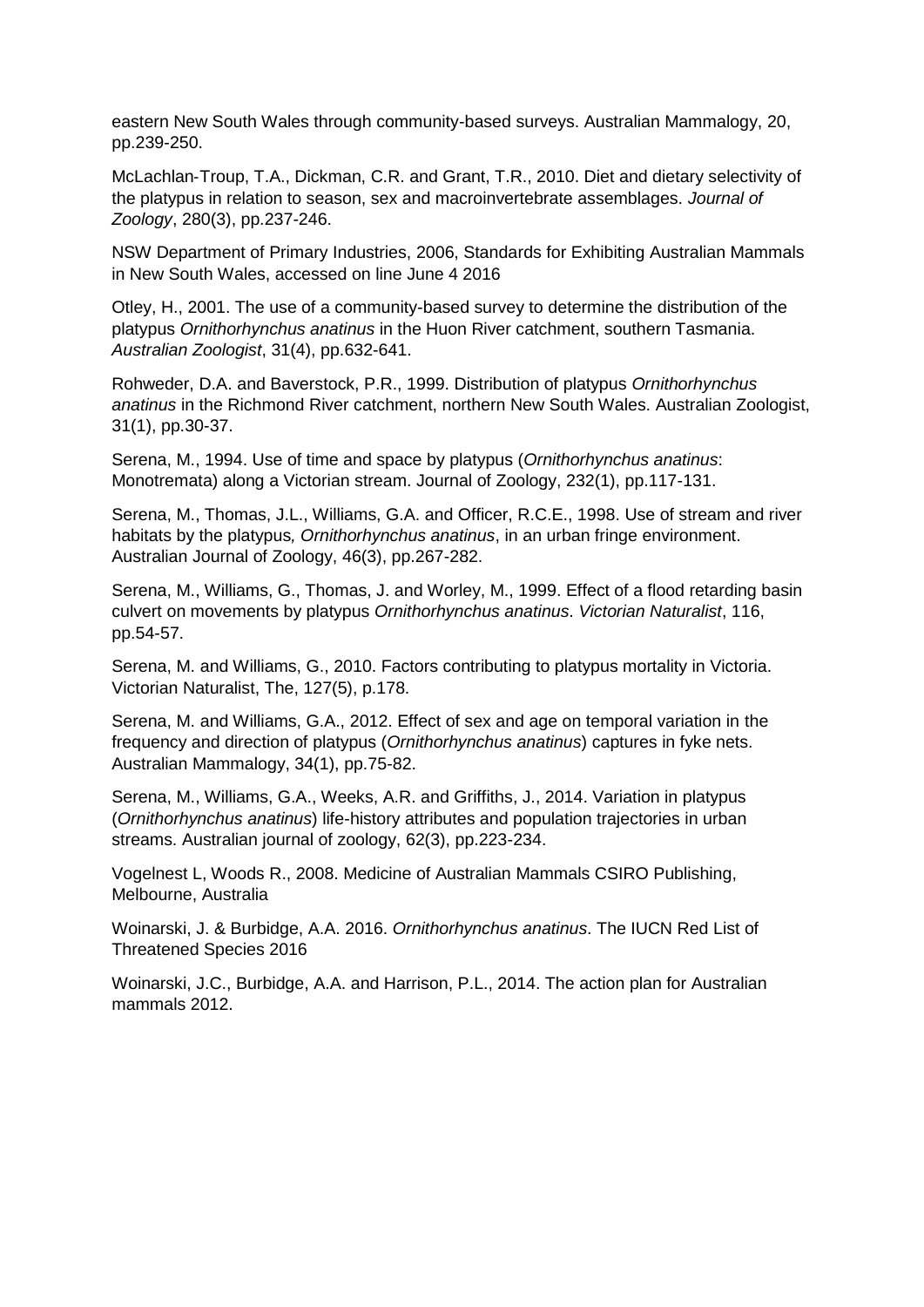#### **Appendix A**

#### **Checklist for Satisfying Conditions**

<span id="page-12-0"></span>This checklist is designed for the use of applicants to ensure that all conditions have been met. Evidence that these Conditions have been met should be provided in writing to the Department of the Environment and Energy, including (as relevant) supporting documents.

Required information will also be requested on the export permit application form.

#### **1. SELECTION OF EXPORT STOCK**

- $\Box$  Platypus captive bred (Condition 1.1)
- $\Box$  If of wild origin (1.2)
	- $\Box$  Not removed from the wild for export
	- $\Box$  Surplus to ZAA ASMP requirements
	- $\Box$  Held in captivity for at least 12 months
	- $\Box$  Demonstrate appropriate behaviours
- $\Box$  12 months of age and no older than 66% of modelled survivorship in studbook (1.3 and 1.4)
- $\Box$  Role of animals at receiving institution advised to the Department (1.5)
- $\Box$  Behavioural criteria met (1.6)

#### **2. PRE EXPORT REQUIREMENTS**

- $\Box$  Quarantine conditions met (2.1)
- $\Box$  Suitable microchip implanted in each animal to be transferred and microchip data supplied to the Department (2.2)
- $\Box$  Veterinary examinations performed (2.3)
- $\Box$  Certificate of Health, satisfying all relevant conditions, supplied to the Department (2.4 and 2.5)

#### **3. TRANSPORTATION REQUIREMENTS**

- $\Box$  Details of personnel selected to accompany platypus supplied to the Department (3.1)
- $\Box$  Personnel familiar with transit and post-flight conditions (3.2 3.8)

#### **4. CRATES/BOXES**

 $\Box$  Details of crates supplied to the Department (4.1 – 4.3)